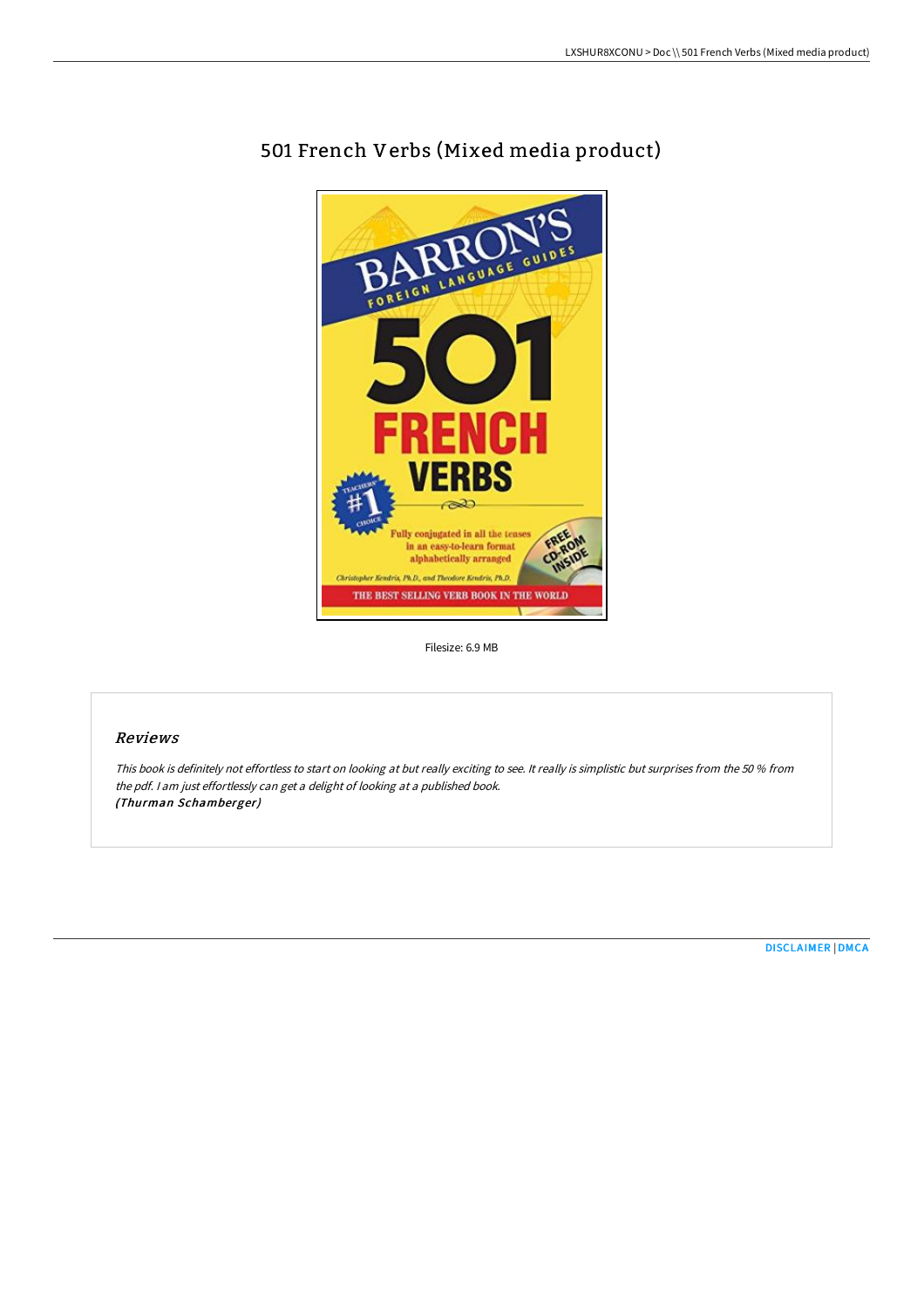### 501 FRENCH VERBS (MIXED MEDIA PRODUCT)



To read 501 French Verbs (Mixed media product) PDF, remember to follow the hyperlink beneath and download the ebook or gain access to other information which are related to 501 FRENCH VERBS (MIXED MEDIA PRODUCT) book.

Barron s Educational Series Inc.,U.S., United States, 2015. Mixed media product. Condition: New. 7th Revised edition. Language: English . Brand New Book. The bestselling 501 Verbs Series is the #1 reference source for verb usage in virtually every major language. It s printed in two colors, features tinted page edges for ease of reference, and comes with extra help for students in the form of a CD-ROM. This edition presents the most important and most commonly used French verbs arranged alphabetically with English translations in chart form, one verb per page, and conjugated in all persons and tenses, both active and passive. The accompanying CD-ROM gives students crossword puzzles and games, while the M3 CD includes extra practice conjugating French regular and irregular verbs. This combined book and software package is a comprehensive guide to verb usage with a wealth of reference material and language tips, including a bilingual list of more than 1,250 additional French verbs, helpful expressions and idioms for travelers, and verb drills and short tests with all questions answered and explained. Learning French is easy with help from 501 French Verbs! System Requirements: for the Flash Standalone Executable Windows 2.33GHz or faster 586-compatable processor, or Intel Atom 1.6GHz or faster processor for netbooks Microsoft Windows XP (32-bit), Windows Server 2003 (32-bit), Windows Server 2008 (32-bit), Windows Vista (32-bit), Windows 7 (32-bit and 64-bit) 512MB of RAM (1GB of RAM recommended for notebooks); 128MB of graphics memory CD-ROM drive 1024 x 768 color display Mac OS Intel Core Duo 1.33GHz or faster processor Mac OS X 10.4 or higher 128MB recommended CD-ROM drive 1024 x 768 color display.

Read 501 French Verbs (Mixed media [product\)](http://albedo.media/501-french-verbs-mixed-media-product.html) Online A [Download](http://albedo.media/501-french-verbs-mixed-media-product.html) PDF 501 French Verbs (Mixed media product)